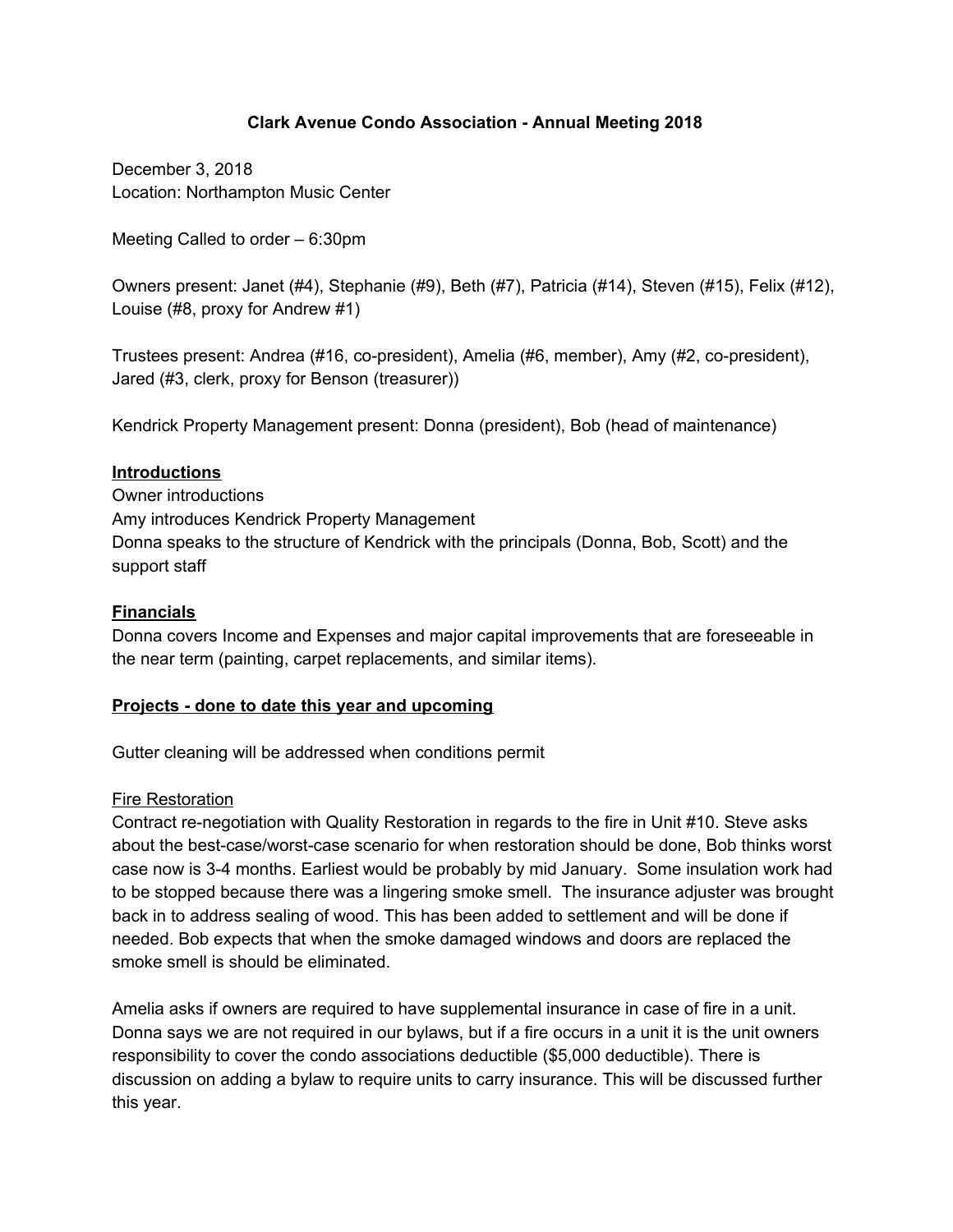Felix is concerned about the buzzer for his unit not working, the look of the windows - that were boarded up after the fire, an internal unit door isn't closing and he thinks this was due to Quality Restoration, and an issue with Comcast service. Amelia says we are also unhappy with Quality Restoration and the pace of progress has been unacceptable to the Board and Kendrick. Jared says that we had consulted our attorneys and they advised against trying to exit the contract with QR. Felix will be in contract with Kendrick to correct the issues he raised.

#### Other maintenance business

A 3-year snow removal contract was made this year to stabilize prices.

Landscaping work – the back yard has been trimmed back very well this year. Jared asks if there is support for burying the large plastic drainage pipes in the backyard. Bob thinks the cost of this would be minimal. The board will investigate costs and plan to do this work if reasonable.

Roof inspection – Andrea's unit had some water damage that may be roof related. Janet mentions there were previous issues in the ceilings and it turned out to be an issue with the skylights. Janet also mentions the roof was done about 15 years ago by Quenville Roofing and may still be under warranty if there are roof issues. Determining the state of the roof will be an area of investigation this year.

# **Financials continues**

Donna covers the proposed budget, which would be a 3% increase in condo fees. This would allow us to put 10% in reserves, which is the state minimum requirement. Amelia says that when she was getting a mortgage the lack of money in the reserves was problematic and it was difficult to secure the mortgage. Donna covers the items in the budget.

Pat and Janet ask about deck maintenance and say this has not been done in a few years. Pat explains that the decks are the owner's responsibility, but the board had previously done the maintenance and billed this to owners. Donna and Bob say this will be done in the spring.

Discussion of raising fees. Donna calculates that if we raise fees by 10% we would have \$10,000 going to reserves. If we do 5% we would add \$7,500 to reserves. Steve proposes we raise fees to 5% for next year. Amelia seconds. There is unanimous support for a 5% condo fee raise to help build reserves for long term capital projects.

### **Other maintenance business continued**

Pat asks about parking lot, commenting that the lot condition is poor and she is concerned about the floor in D entry. Amelia notes that there is money in the capital repairs budget set aside for parking in the coming years.

Louise asks about the parking lot plowing and notification procedures. Kendrick's will notify owners through email if they need to move cars. This is done after the town parking ban has